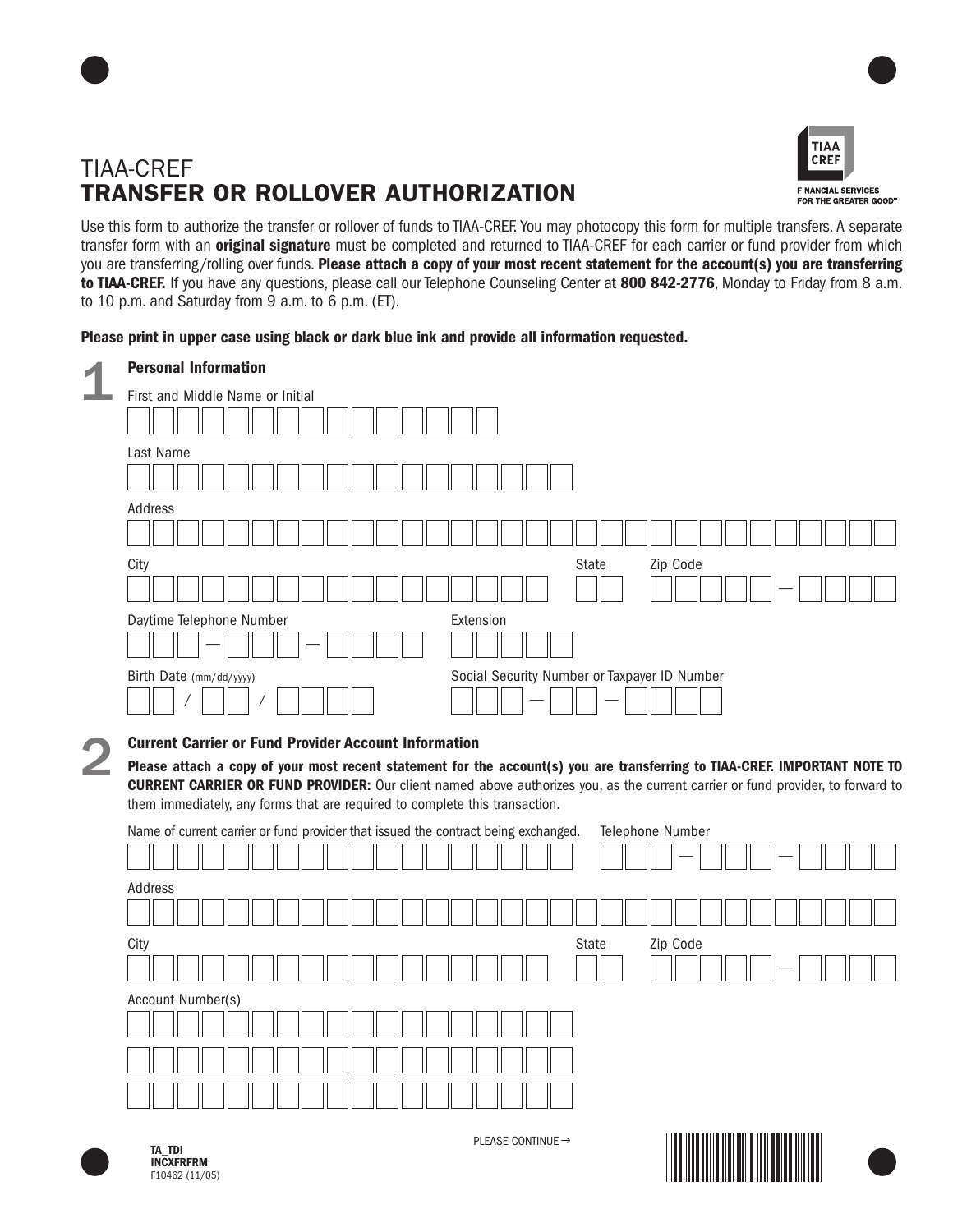

3

#### **Amount and Source of Funds**

For rollovers to plans other than an IRA, please provide the name of the employer from which the transfer/rollover funds originated. You may photocopy this page for multiple transfers from different employers.

| Employer                                                                                                                                                                             |  |  |  |  |  |
|--------------------------------------------------------------------------------------------------------------------------------------------------------------------------------------|--|--|--|--|--|
|                                                                                                                                                                                      |  |  |  |  |  |
| Yes<br>No<br>Are you still employed at the employer named above?                                                                                                                     |  |  |  |  |  |
| Please indicate the amount that you are transferring/rolling over to TIAA-CREF:                                                                                                      |  |  |  |  |  |
| 100% of the amount in my account(s)<br><b>OR</b><br>\$                                                                                                                               |  |  |  |  |  |
| What type of funds are you transferring/rolling over?<br>If you do not know the type of funds that are being transferred/rolled over, contact your current carrier or fund provider. |  |  |  |  |  |
| $403(b)$ (7)<br>457(b) Private*<br>403(b)<br>457(b) Public<br>401(a)<br>401(k)<br>414(h)                                                                                             |  |  |  |  |  |
| <b>Brokerage</b><br>Certificates<br>SIMPLE IRA***<br>Roth IRA**<br><b>Traditional IRA</b><br>Keogh<br>of Deposit<br>Account                                                          |  |  |  |  |  |
| Yes<br>Were any of the funds in this transfer/rollover transaction invested prior to 1989?<br>No                                                                                     |  |  |  |  |  |

*\*Funds in 457(b) private plans can only be transferred to other 457(b) private plans that accept the transfer.*

*\*\*A Roth IRA can only be rolled over to another Roth IRA.*

*\*\*\*SIMPLE IRA must have been established for at least two years. If prior to the 2-year holding period, and is otherwise an early distribution, the additional tax imposed by the IRS (because of the early distribution) is increased from 10% to 25% of the amount distributed.*

#### **Liquidation and Transfer Instructions**

Check the terms of your current investment. Certain surrender charges may apply. Please check the appropriate box(es) to authorize the liquidation of other types of investments you may have.

#### **CERTIFICATES OF DEPOSIT**



Please liquidate the CD **IMMEDIATELY**. I am aware of and acknowledge the penalty I will incur from any early withdrawal.

Please liquidate the CD **AT MATURITY**.<br>*(Please submit this request no earlier than 30 days before the maturity date. TIAA-CREF is not liable if your CD term is renewed or if penalty fees are incurred as a result of transferring/rolling over funds from a CD.)*



4





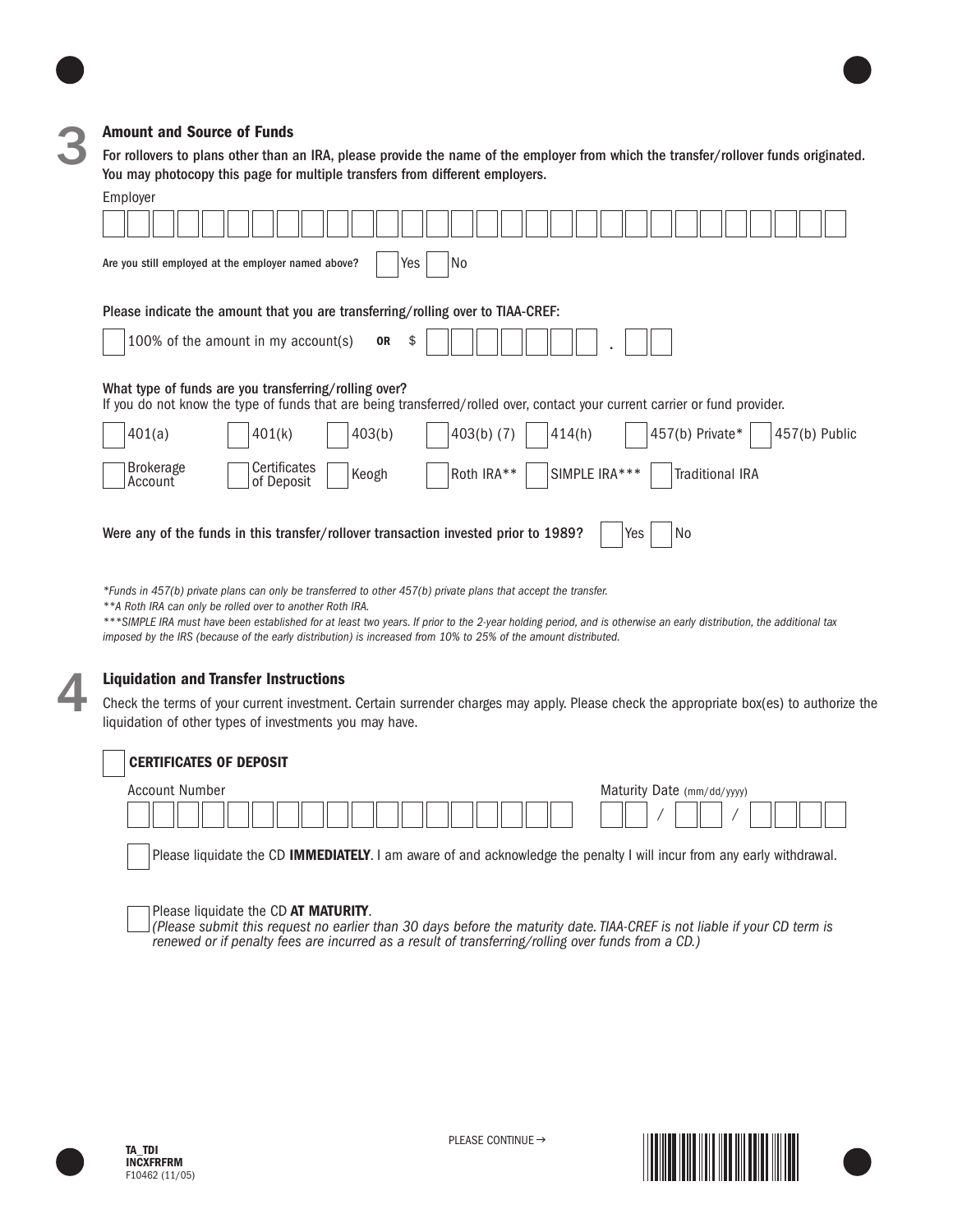# **Liquidation and Transfer Instructions (continued)**

| <b>OTHER ACCOUNTS (not Certificates of Deposit)</b>                                                                                                                                                |  |  |  |  |  |
|----------------------------------------------------------------------------------------------------------------------------------------------------------------------------------------------------|--|--|--|--|--|
| <b>Account Number</b>                                                                                                                                                                              |  |  |  |  |  |
|                                                                                                                                                                                                    |  |  |  |  |  |
| Description of Asset                                                                                                                                                                               |  |  |  |  |  |
|                                                                                                                                                                                                    |  |  |  |  |  |
| I wish to liquidate and transfer my entire account.                                                                                                                                                |  |  |  |  |  |
| I wish to liquidate only the following assets in my account, and transfer the proceeds in the form of a check to my TIAA-CREF account. I am not liquidating and transferring my entire account.    |  |  |  |  |  |
| Quantity<br>\$<br><b>OR</b> Number of Shares<br>%<br>0R                                                                                                                                            |  |  |  |  |  |
| <b>Account Number</b>                                                                                                                                                                              |  |  |  |  |  |
| Description of Asset                                                                                                                                                                               |  |  |  |  |  |
| I wish to liquidate and transfer my entire account.                                                                                                                                                |  |  |  |  |  |
| I wish to liquidate only the following assets in my account, and transfer the proceeds in the form of a<br>check to my TIAA-CREF account. I am not liquidating and transferring my entire account. |  |  |  |  |  |
|                                                                                                                                                                                                    |  |  |  |  |  |
| Quantity<br>\$<br><b>or</b> Number of Shares<br>%<br>0R                                                                                                                                            |  |  |  |  |  |
| <b>Account Number</b>                                                                                                                                                                              |  |  |  |  |  |
|                                                                                                                                                                                                    |  |  |  |  |  |
| Description of Asset                                                                                                                                                                               |  |  |  |  |  |
|                                                                                                                                                                                                    |  |  |  |  |  |
| I wish to liquidate and transfer my entire account.                                                                                                                                                |  |  |  |  |  |
| I wish to liquidate only the following assets in my account, and transfer the proceeds in the form of a check to my TIAA-CREF account. I am not liquidating and transferring my entire account.    |  |  |  |  |  |
| Quantity                                                                                                                                                                                           |  |  |  |  |  |
| <b>OR</b> Number of Shares<br>\$<br>%<br>0R                                                                                                                                                        |  |  |  |  |  |



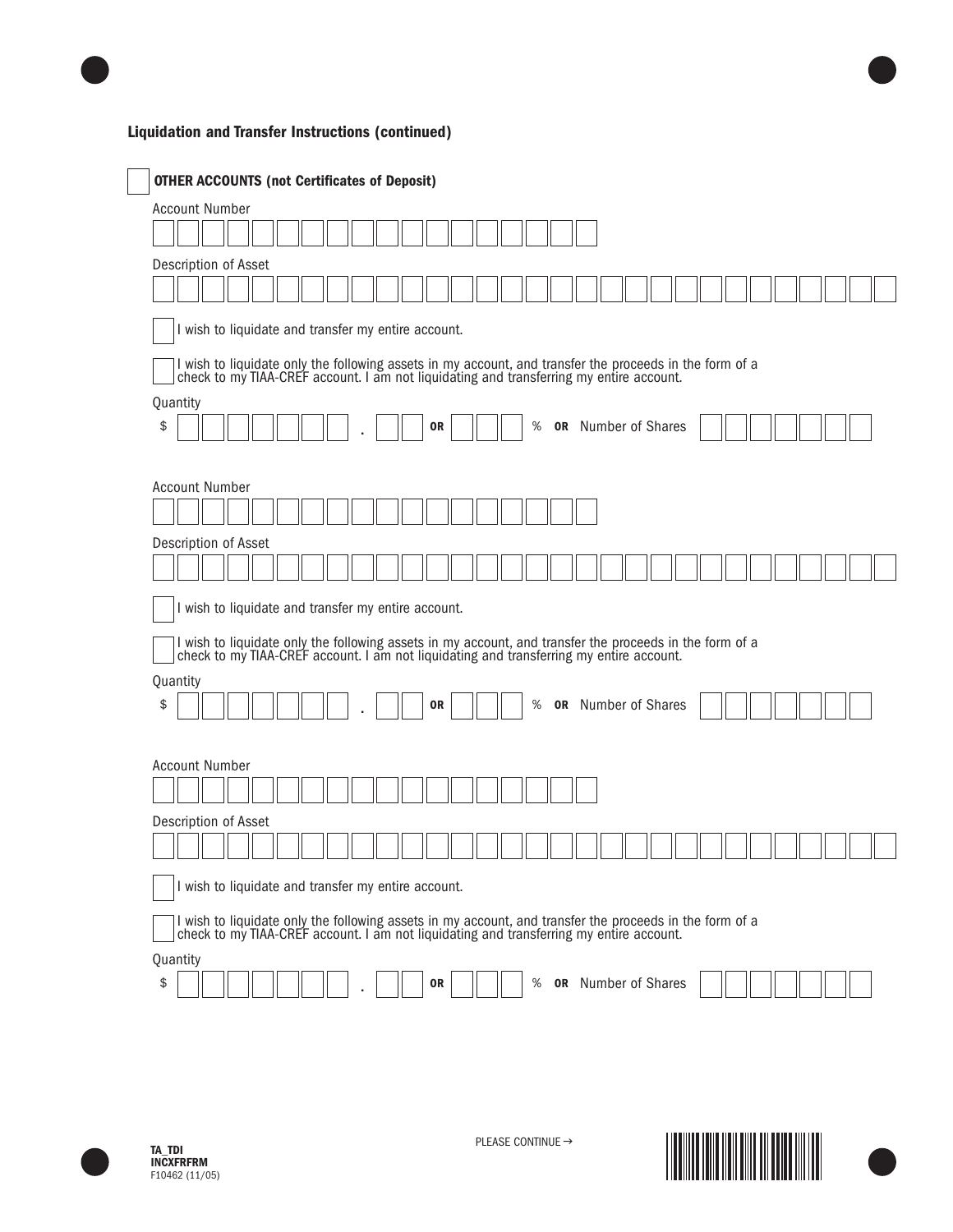### **Wire Transfer Request**

Are you requesting that the funds be sent to us as a wire transfer?  $\vert$  | Yes | | No

*A fee may be imposed by your current carrier or fund provider for this service. Also, some firms may not provide this service.*



### **TIAA-CREF Account Information**

For rollovers to plans other than an IRA: Please provide the name of the employer to whose plan the transfer/rollover should be applied. *If you do not identify an employer, your funds will be applied to the last known premium-remitting employer that accepts rollover funds to their plan. All rollovers are subject to the new plan's rules.*

Name of Employer

| ب المالي المساحب المساحب المساحب المساحب المساحب المساحب المساحب المساحب المساحب المساحب المساحب المساحب المساحب |  |
|------------------------------------------------------------------------------------------------------------------|--|

**To which TIAA-CREF accounts should we apply the funds?** If you select "apply the funds to my existing account" below, the account must have been established under the employer's plan indicated.

| Apply the funds to my existing account.*                                                           | TIAA Number                                                                                                                          |                  | <b>CREF Number</b>      |  |  |  |  |
|----------------------------------------------------------------------------------------------------|--------------------------------------------------------------------------------------------------------------------------------------|------------------|-------------------------|--|--|--|--|
| Apply the funds to my new TIAA-CREF account. Please enclose your completed enrollment application. |                                                                                                                                      |                  |                         |  |  |  |  |
| <b>RA</b><br>GRA                                                                                   | <b>SRA</b><br>GSRA                                                                                                                   | <b>RS</b>        | <b>RSP</b><br><b>RC</b> |  |  |  |  |
| <b>RCP</b><br><b>Traditional IRA</b>                                                               | Roth IRA*                                                                                                                            | 457(b) Private** | 457(b) Public           |  |  |  |  |
| Keogh                                                                                              | To open an IRA/Keogh account, go to www.tiaa-cref.org. Click "Open<br>an Account" then click "Keogh," or "IRA" or call 800 842-2776. |                  |                         |  |  |  |  |

*\*For Rollovers into a Roth IRA: Please note that funds from an employer sponsored retirement plan cannot be rolled over directly to a Roth IRA. They must first be rolled over to a Traditional IRA and then converted to the Roth IRA. The conversion is considered a taxable event. If you are unable to do this conversion with your current carrier or fund provider, then you must first establish a Traditional IRA with TIAA-CREF.*

*\*\*For 457(b) private plans: These funds are going into a contract that is part of your employer's general assets and is subject to the claims of your employer's creditors.*





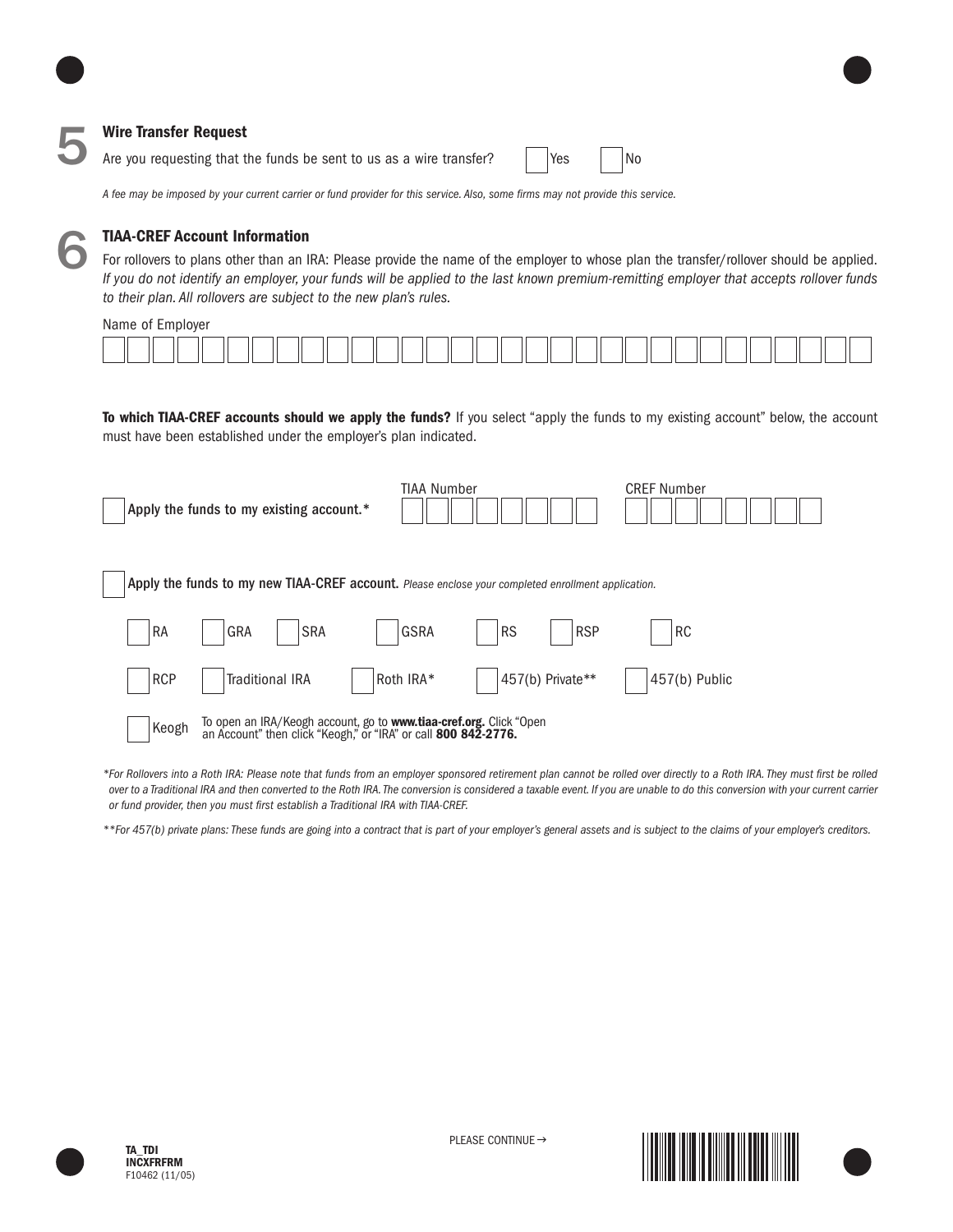#### **Allocate Your Funds**

Please use my current allocation on file for the plan/contract indicated.

#### **OR**

7

#### Please use the allocation indicated below.

Enter the name of the account(s) and the amount you would like allocated to each account.\*\*\* If you need additional space for your allocation choices, please provide them on a separate page with your name and Social Security number. Please use whole percentages and make sure your allocation equals 100 percent. If you are unsure of the accounts available to you, please call our Telephone Counseling Center at **800 842-2776**, Monday to Friday from 8 a.m. to 10 p.m., (ET) and Saturday from 9 a.m. to 6 p.m., (ET).



*The TIAA Real Estate Account is not available in California.*

*\*\*\* For RA and GRA contracts: Payments and transfers from the TIAA Traditional annuity account are made in 10 substantially equal annual installments. For RC contracts: Payments and transfers from the TIAA Traditional annuity account are made in 84 substantially equal monthly installments.*



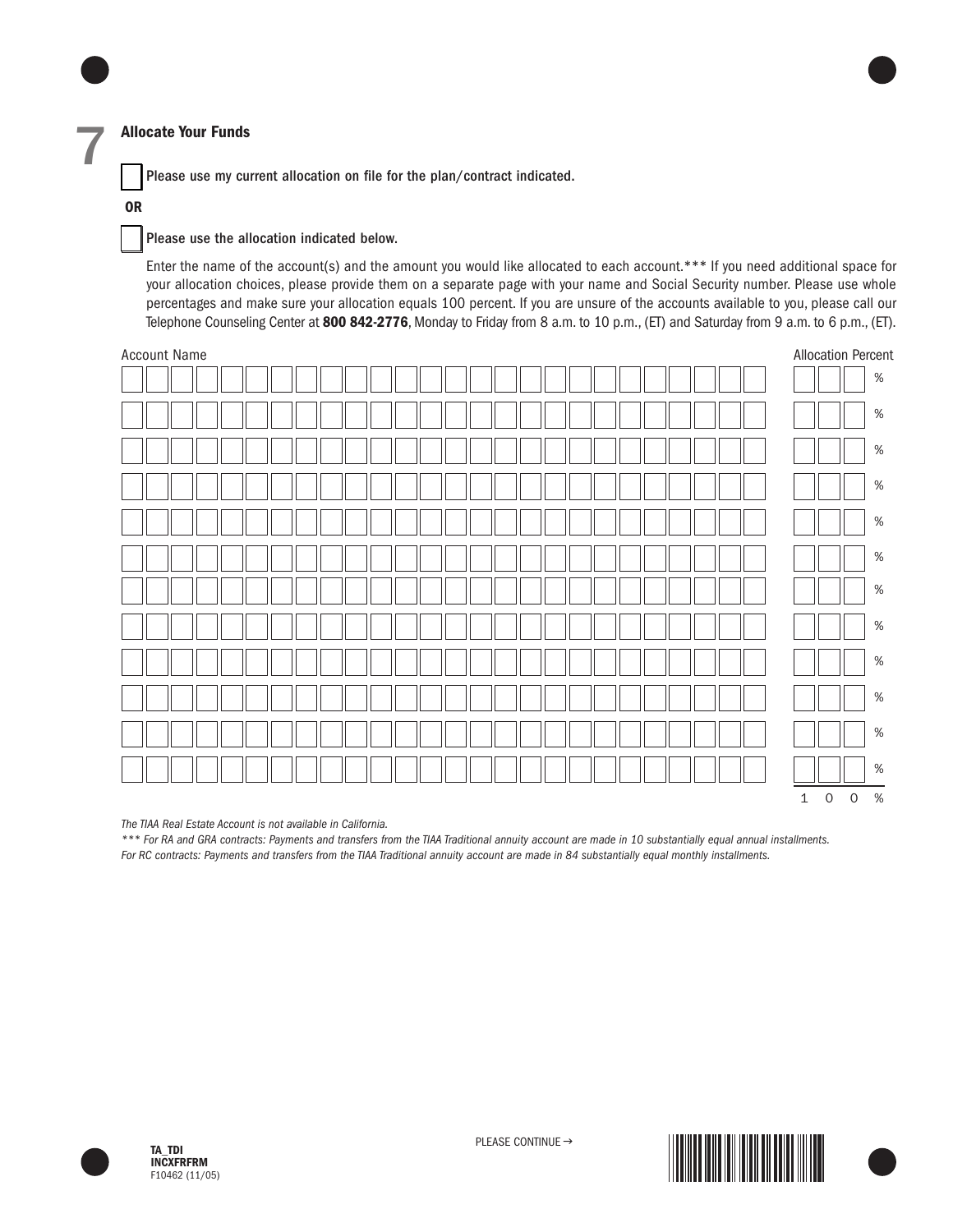

#### **Authorization, Rollover Waiver and Your Signature**

If you are over age 70<sup>1</sup>/<sub>2</sub>, you may need to begin distributions on this amount during this calendar year. Please contact us at 800 842-2776.

I authorize the current carrier or fund provider listed in Section 2 to transfer/roll over the assets from my account(s) as stated in Section 3 and/or 4 for immediate deposit into my funds listed in Section 7. If necessary for the purpose of this transfer/rollover, I also authorize the current carrier or fund provider to liquidate immediately, and transfer the proceeds in the form of a check to my funds listed in Section 7, any mutual fund shares, company stocks, bonds, or other financial investments held in the account(s) listed in Section 3 and/or 4. The current carrier or fund provider may release information pertaining to the contributions and earnings attributable to the transfer/rollover amount, as requested by TIAA-CREF. I also authorize TIAA-CREF to contact my current carrier or fund provider on my behalf to arrange the transfer/rollover of these funds. I understand that if I do not name an employer in Section 6, my funds will be applied to the last-known premium-remitting institution that accepts rollover funds into their plan and will be subject to the rules of that plan.

I understand that if I roll over a distribution from another plan into a TIAA-CREF Retirement Annuity, Group Retirement Annuity, Retirement Choice, Retirement Choice Plus, Retirement Select, Retirement Select Plus, Supplemental Retirement Annuity or Group Supplemental Retirement Annuity contract, my right to receive a distribution of these funds prior to or following my termination of employment from the employer sponsoring the plan that is accepting the rollover, will depend on the terms of that plan and the TIAA-CREF account to which the funds are being rolled over.

I further understand that if I roll over a distribution from another plan into a TIAA-CREF Retirement Annuity, Group Retirement Annuity, Retirement Choice, Retirement Choice Plus, Retirement Select, Retirement Select Plus, Supplemental Retirement Annuity, or Group Supplemental Retirement Annuity contract, to the extent the plan accepting the rollover is subject to the Employee Retirement Income Security Act (ERISA), spousal rights will apply to the funds and I may need a signed waiver from my spouse in order to receive a subsequent distribution of these funds to the extent the distribution is permitted by the new plan and receiving contract account.

I have read and understand the above conditions and I request that TIAA-CREF accept a rollover of funds to my TIAA-CREF account under a qualified plan. By signing below, I agree to be bound by these conditions.

#### **Your Signature (REQUIRED)**

|  | Date $(mm/dd/yyyy)$ |  |  |  |  |
|--|---------------------|--|--|--|--|
|  |                     |  |  |  |  |



#### **Medallion Signature Guarantee (if Applicable)**

Some carriers or fund providers may require a medallion signature guarantee. If your current carrier or fund provider does, please complete the following section and have it medallion-stamped by an **authorized bank**. A notary public is not an acceptable medallion signature guarantee.

#### **Medallion Signature Guarantee Signature of Guarantor**

| <b>Signature of quaranter</b> |                                                                    |
|-------------------------------|--------------------------------------------------------------------|
|                               |                                                                    |
| Name of Institution           |                                                                    |
|                               |                                                                    |
| Title                         |                                                                    |
|                               |                                                                    |
| Date                          |                                                                    |
|                               | <b>Authorized Officer to Place Medallion</b><br><b>Stamp Above</b> |